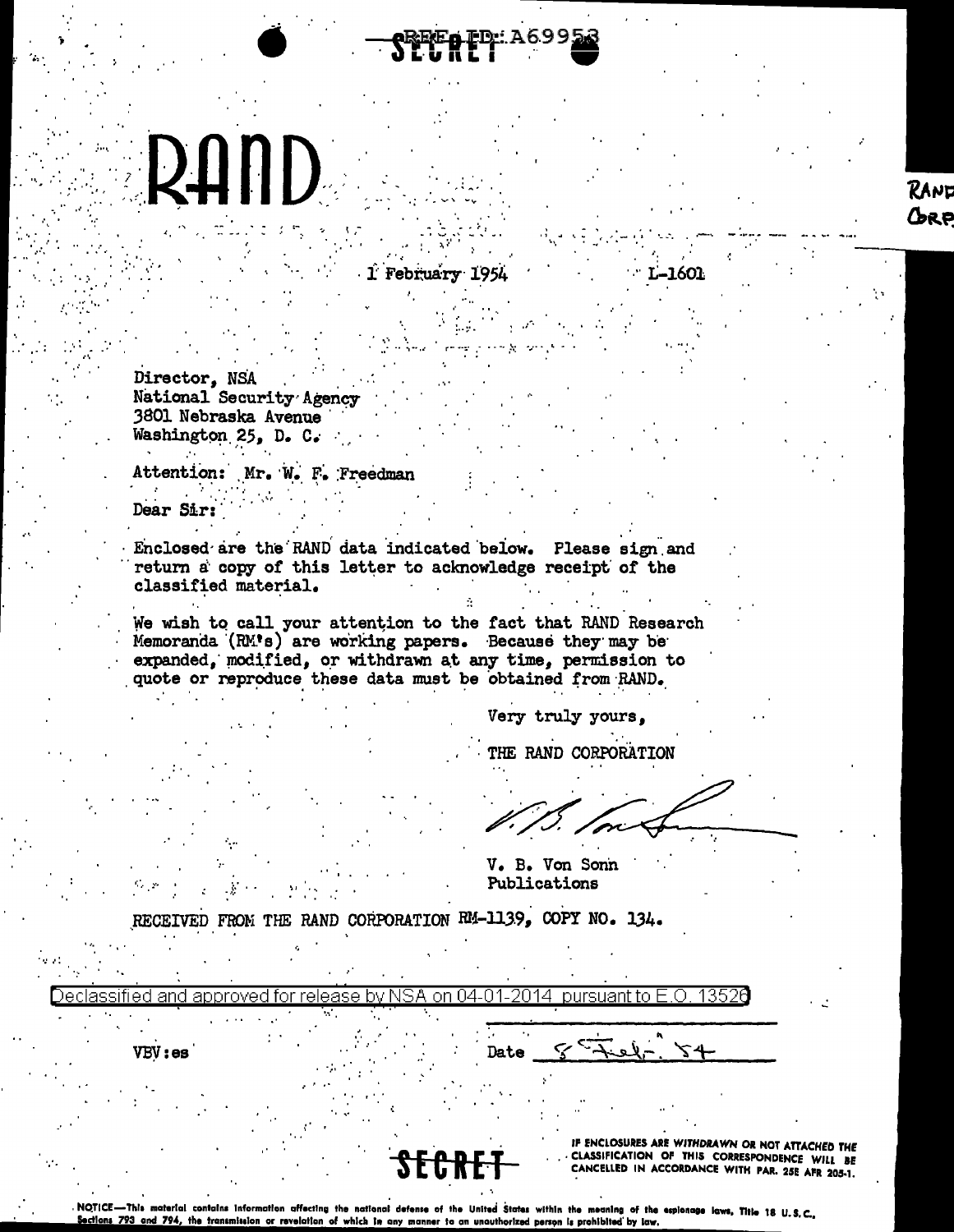

27 October 1953

269953

L-14088

Director. National Security Agency 3801 Nebraska Avenue Washington 25, D. C.

Attention: Mr. William F. Friedman

Dear Sir:

I am asking that the enclosed RAND Research Memoranda be sent to you as I believe that they might have been of some interest in connection with the study which I helped you in preparing<br>in August and September. At best they represent crude beginnings of the approach which I should like to see used in this problem.

I hope to be in Washington on December 7 and 11, and I should like to drop in and read our final report if possible. We are continuing to think about this problem here, and should be happy to keep in touch on it.

Please sign and return the attached enclosure receipt.

Sincerely,

Richard C. Ravmond

**Electronics Division** 

RCR:cag

Encls: RM-959 RM-1032 RM-1046-1



IF ENCLOSURES ARE WITHDRAWN OR NOT ATTACHED THE. CLASSIFICATION OF THIS CORRESPONDENCE WILL BE<br>CLASSIFICATION OF THIS CORRESPONDENCE WILL BE

NOTICE-This material contains information affecting the national defense of the United States within the meaning of the expic Sections 793 and 794, the transmission or revelation of which in any manner to an unauthorized person is prohibited by law.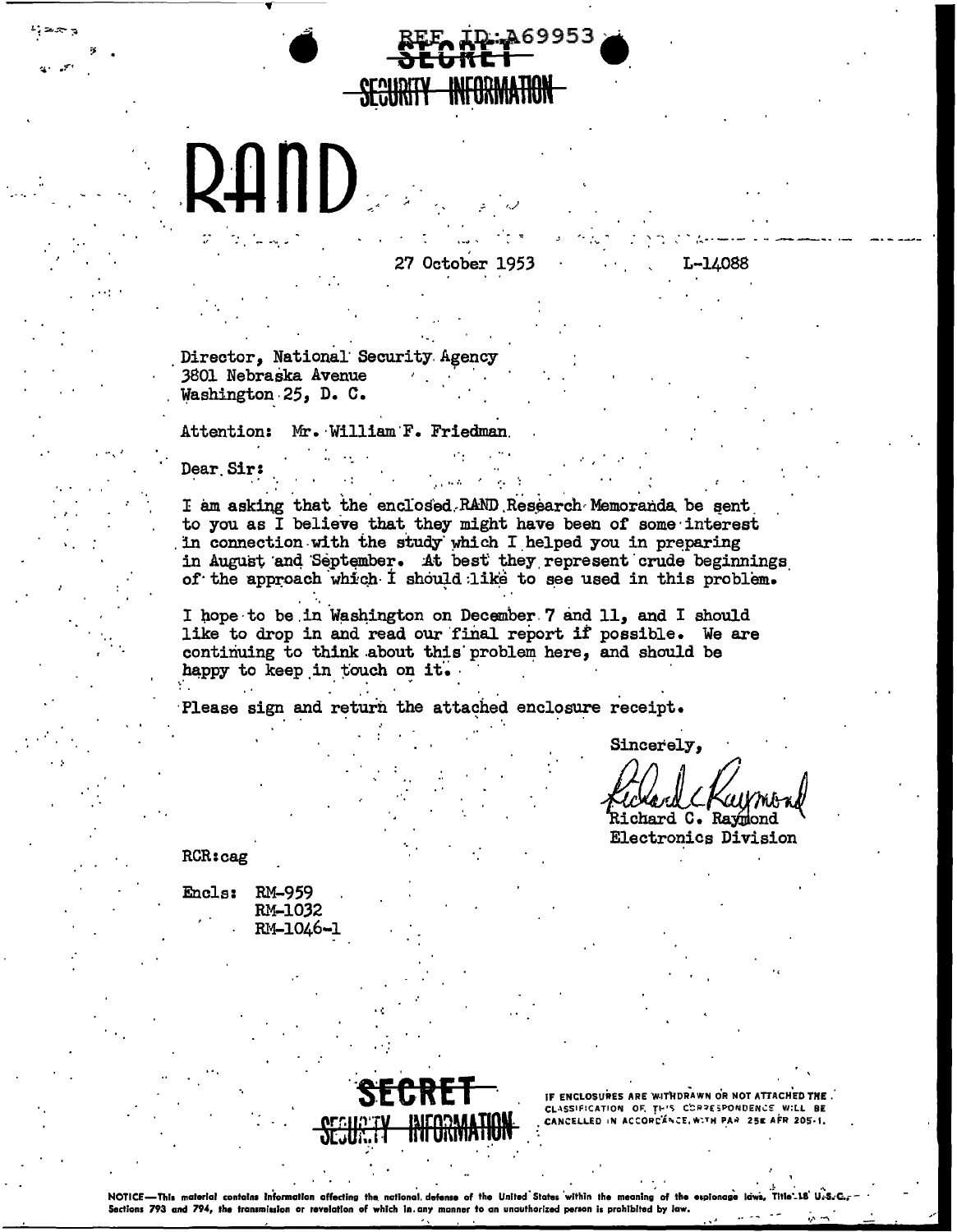REF ID: A6995.



DEPARTMENT OF THE AIR FORCE HEADQUARTERS UNITED STATES AIR FORCE WASHINGTON Z5, D. C.

10 November 1953

Director, National Security Agency 3801 Nebraska Avenue Washington 25, D.c.

Attention: Mr. William F. Friedman

Dear Mr. Friedman:

In accordance with enclosed self-explanatory letter, forwarded herewith for you use and retention are Project RAND publications:  $RM \rightarrow 959$ publications: RM-1032 RM-1046-l

Very truly yours,

**Boot** Z. BOATMAN

Major, USAP Assistant Contract Administrator Office of the Assistant for Office of the Assistant for<br>Development Planning<br>Reputy Chief of Staff, Development



te inelegures are to distinct to this Erangen, the contraction of the Millender 225. AFR-205-1.

4 Incle a/s

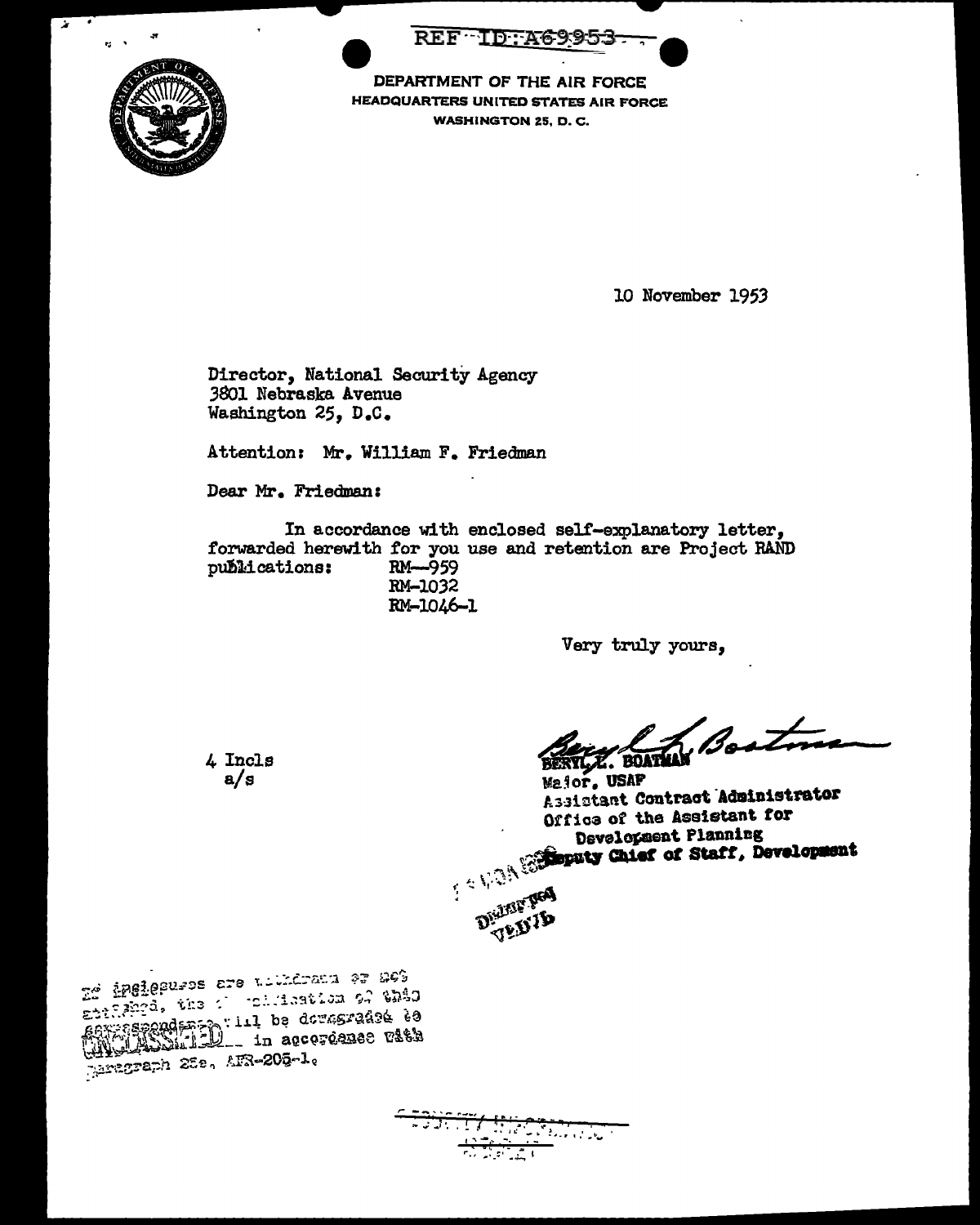## 9953 SECURITY INFORMATION

5 November 195

Director, NSA 3801 Nebraska Avenue Washington 25. D. C.

Attention: Mr. W. F. Friedman

 $\begin{array}{ccccccccc} & \mathbb{C}^* & \mathbb{C}^* & \mathbb{C} & \mathbb{C} & \mathbb{C} & \mathbb{C} & \mathbb{C} & \mathbb{C} & \mathbb{C} & \mathbb{C} & \mathbb{C} & \mathbb{C} & \mathbb{C} & \mathbb{C} & \mathbb{C} & \mathbb{C} & \mathbb{C} & \mathbb{C} & \mathbb{C} & \mathbb{C} & \mathbb{C} & \mathbb{C} & \mathbb{C} & \mathbb{C} & \mathbb{C} & \mathbb{C} & \mathbb{C} & \mathbb{C} & \mathbb{C} & \mathbb$ 

**RAND And Mars** 

Dear Sir:

VBV : es

 $\Lambda=1$ 

Enclosed are the RAND data indicated below. Please sign and ? return a copy of this letter to acknowledge receipt of the classified material.

We wish to call your attention to the following regarding RAND Research Memoranda. They are working papers and may be expanded, modified, or withdrawn at any time. Distribution to abstracting agencies is not authorized.

Very truly yours.

THE RAND CORPORATION

V. B. Von Sonn Publications

RECEIVED FROM THE RAND CORPORATION RM-1135, c. 123, Abstract c. 105

<u>liant t Et Ersducen</u><br>18 Proventier 95 Date`

1-14660

El 152.53



IF ENCLOSURES ARE WITHDRAWN OR NOT ATTACHED THE CLASSIFICATION OF THIS CORRESPONDENCE WILL BE CANCELLED IN ACCORDANCE WITH PAR. 25E AFR 205-1.

NOTICE-This material contains information affecting the national defense of the United States within the meaning of the espianage laws, Title 18 U.S.C., Sections 793 and 794, the transmission or revelation of which in any manner to an unauthorized person is prohibited by law.